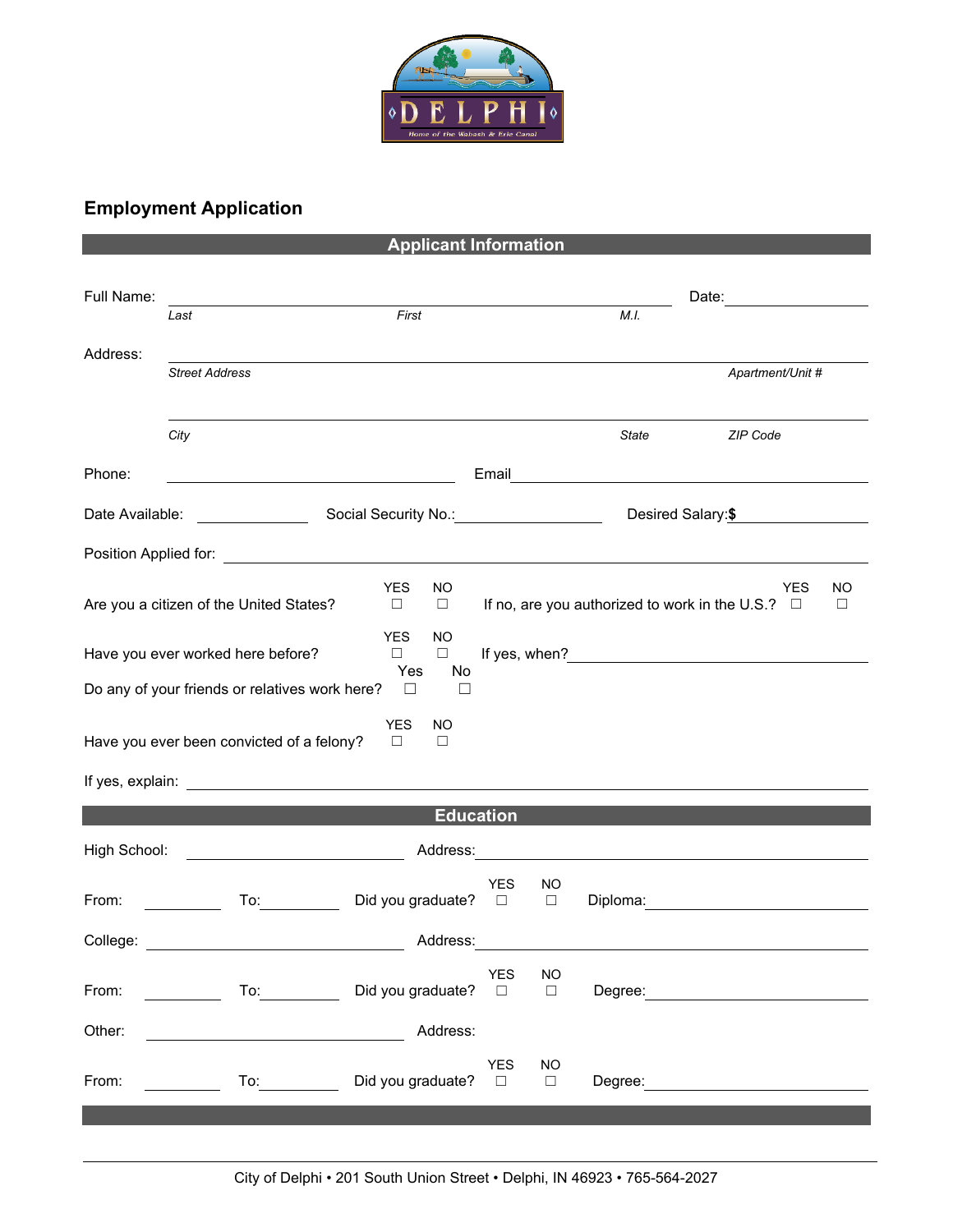## **References**

|            | Please list three professional references.                                                                                                                                                                                    |                                  |                                                                                                                                                                                                                                      |
|------------|-------------------------------------------------------------------------------------------------------------------------------------------------------------------------------------------------------------------------------|----------------------------------|--------------------------------------------------------------------------------------------------------------------------------------------------------------------------------------------------------------------------------------|
| Full Name: | <u> 1989 - Johann Harry Harry Harry Harry Harry Harry Harry Harry Harry Harry Harry Harry Harry Harry Harry Harry</u>                                                                                                         |                                  | Relationship: 2000                                                                                                                                                                                                                   |
| Company:   |                                                                                                                                                                                                                               |                                  | Phone: ______________________                                                                                                                                                                                                        |
| Address:   |                                                                                                                                                                                                                               |                                  |                                                                                                                                                                                                                                      |
| Full Name: |                                                                                                                                                                                                                               |                                  | Relationship: 2000                                                                                                                                                                                                                   |
| Company:   |                                                                                                                                                                                                                               |                                  |                                                                                                                                                                                                                                      |
| Address:   |                                                                                                                                                                                                                               |                                  |                                                                                                                                                                                                                                      |
| Full Name: |                                                                                                                                                                                                                               |                                  | Relationship:____________________                                                                                                                                                                                                    |
| Company:   |                                                                                                                                                                                                                               |                                  |                                                                                                                                                                                                                                      |
| Address:   |                                                                                                                                                                                                                               |                                  |                                                                                                                                                                                                                                      |
|            |                                                                                                                                                                                                                               | <b>Previous Employment</b>       |                                                                                                                                                                                                                                      |
| Company:   |                                                                                                                                                                                                                               |                                  |                                                                                                                                                                                                                                      |
| Address:   |                                                                                                                                                                                                                               |                                  | Supervisor: 2000                                                                                                                                                                                                                     |
| Job Title: | Starting Salary:\$                                                                                                                                                                                                            |                                  | Ending Salary:\$                                                                                                                                                                                                                     |
|            |                                                                                                                                                                                                                               |                                  |                                                                                                                                                                                                                                      |
| From:      |                                                                                                                                                                                                                               |                                  | Reason for Leaving: <u>contained and the set of the set of the set of the set of the set of the set of the set of the set of the set of the set of the set of the set of the set of the set of the set of the set of the set of </u> |
|            | May we contact your previous supervisor for a reference?                                                                                                                                                                      | <b>YES</b><br>NO.<br>$\Box$<br>□ |                                                                                                                                                                                                                                      |
| Company:   | the control of the control of the control of the control of the control of the control of the control of the control of the control of the control of the control of the control of the control of the control of the control |                                  | Phone: <u>_____________________</u>                                                                                                                                                                                                  |
| Address:   | <u> 1989 - Johann Stein, mars an deus Amerikaansk kommunister (</u>                                                                                                                                                           |                                  | Supervisor: ___________________                                                                                                                                                                                                      |
| Job Title: | <u> 1990 - Johann Barbara, martin a</u>                                                                                                                                                                                       | Starting Salary:\$               | Ending Salary:\$                                                                                                                                                                                                                     |
|            |                                                                                                                                                                                                                               |                                  |                                                                                                                                                                                                                                      |
| From:      | $To: \begin{tabular}{ c c c } \hline \quad \quad & \quad \quad & \quad \quad \\ \hline \end{tabular}$                                                                                                                         |                                  | Reason for Leaving:<br><u> Conserversion</u>                                                                                                                                                                                         |
|            |                                                                                                                                                                                                                               | <b>YES</b><br><b>NO</b>          |                                                                                                                                                                                                                                      |
|            | May we contact your previous supervisor for a reference?                                                                                                                                                                      | $\Box$<br>□                      |                                                                                                                                                                                                                                      |
| Company:   | <u> 1989 - Johann Barnett, fransk politiker (d. 1989)</u>                                                                                                                                                                     |                                  | Phone: _______________________                                                                                                                                                                                                       |
| Address:   | <u> 1980 - Johann Barn, fransk politik (f. 1980)</u>                                                                                                                                                                          |                                  |                                                                                                                                                                                                                                      |
| Job Title: |                                                                                                                                                                                                                               | Starting Salary:\$               | Ending Salary:\$                                                                                                                                                                                                                     |
|            |                                                                                                                                                                                                                               |                                  |                                                                                                                                                                                                                                      |
| From:      | To <u>:_________________________</u>                                                                                                                                                                                          |                                  | Reason for Leaving: <u>contained and the set of the set of the set of the set of the set of the set of the set of the set of the set of the set of the set of the set of the set of the set of the set of the set of the set of </u> |
|            | May we contact your previous supervisor for a reference?                                                                                                                                                                      | Yes $\square$<br>No <sub>1</sub> |                                                                                                                                                                                                                                      |

City of Delphi • 201 South Union Street • Delphi, IN 46923 • 765-564-2027